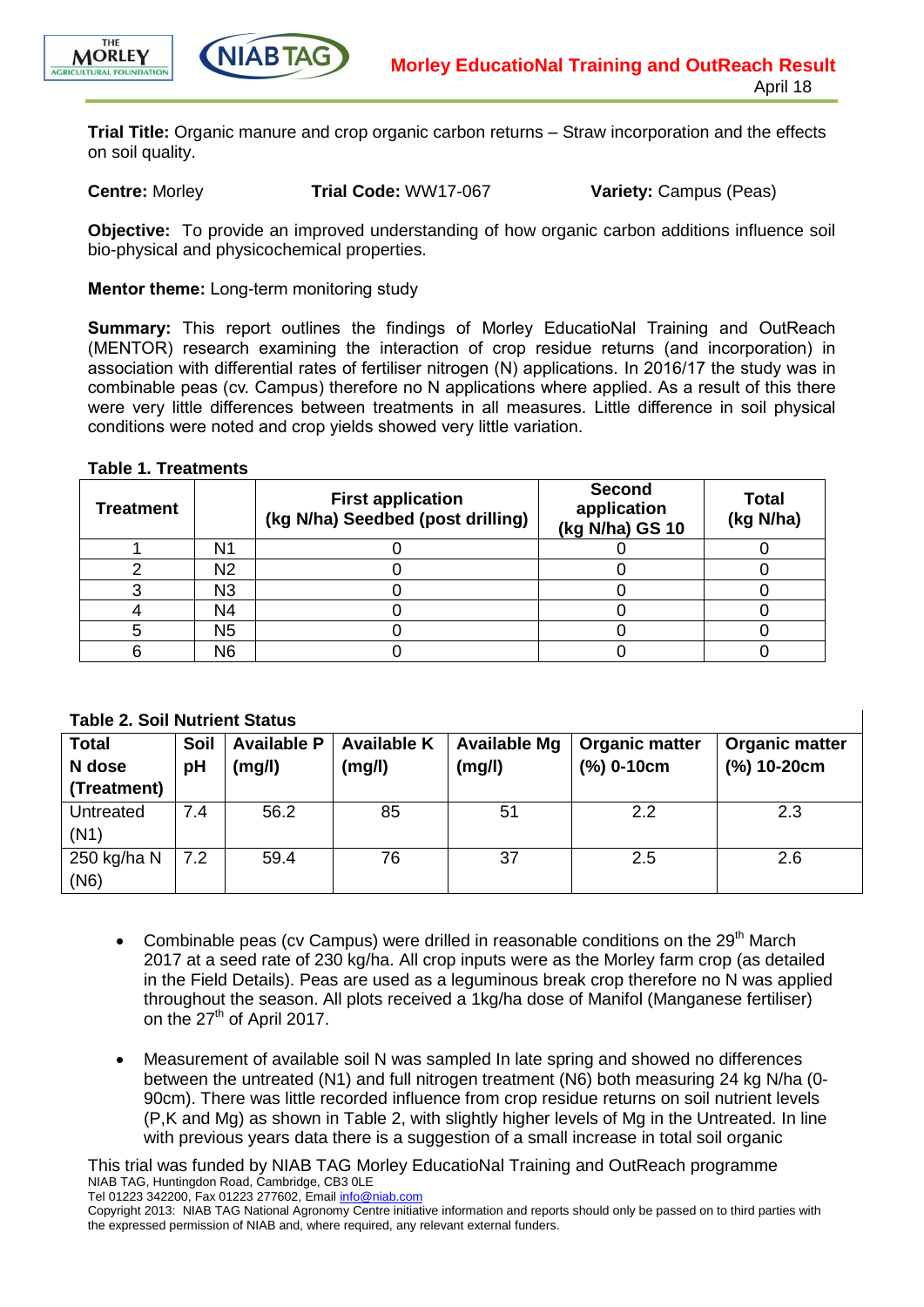

matter (SOM), with an average of 2.3% in the untreated and 2.6% in the full nitrogen treatment.

#### **Table 3. Soil Physical Structure**

**NIABTA** 

| <b>Treatment</b> | VESS          | VSA           | <b>Bulk density</b>  | <b>Bulk density</b>  |
|------------------|---------------|---------------|----------------------|----------------------|
|                  | (late spring) | (late spring) | $(q/cm^{3})$ 0-10 cm | $(q/cm^{3})$ 0-20 cm |
| N <sub>1</sub>   | .70           | .65           | .19                  | 1.13                 |
| <b>N6</b>        | .69           | .55           | .15                  | 1.08                 |

 Assessments of the Visual Evaluation of Soil Structure (VESS), drop shatter test (VSA) and soil bulk density were carried out as an indication of soil physical structure. For VESS, soil condition is ranked by assessing the appearance and feel of the block of soil dug out with a spade. The block is then given an overall score based on visual scoring. Scores range from 1 to 5; as scores tend toward 5 they indicate a poorer structure, with scores under 3 generally being considered reasonable Assessments showed no noticeable differences between treatments with the VESS scores of around 1.7 (good) and the VSA also showed no major differences. Bulk density readings where only very slightly higher at both depths in treatment N1, with differences unlikely to impact root growth.



**Figure 1. Combinable pea yield (t/ha-1 ) for all treatments obtained using a plot combine and oven drying samples to determine dry matter**

- Crop yield (t/ha) was harvested using a Sampo plot combine with samples retained to obtain dry matter content (%) (Figure 1). There was no difference in crop yield with the lowest yield recorded in N3 (4.91 t/ha) and the highest N2 (5.14 t/ha).
- It is envisaged that the data gathered from this trial series will be used to build up a longterm tracking of straw residue returns on soil and crop performance over coming seasons. This is particularly prominent as we are approaching 25 years since the stubble burning ban.

This trial was funded by NIAB TAG Morley EducatioNal Training and OutReach programme NIAB TAG, Huntingdon Road, Cambridge, CB3 0LE

Tel 01223 342200, Fax 01223 277602, Email [info@niab.com](mailto:info@niab.com)

Copyright 2013: NIAB TAG National Agronomy Centre initiative information and reports should only be passed on to third parties with the expressed permission of NIAB and, where required, any relevant external funders.